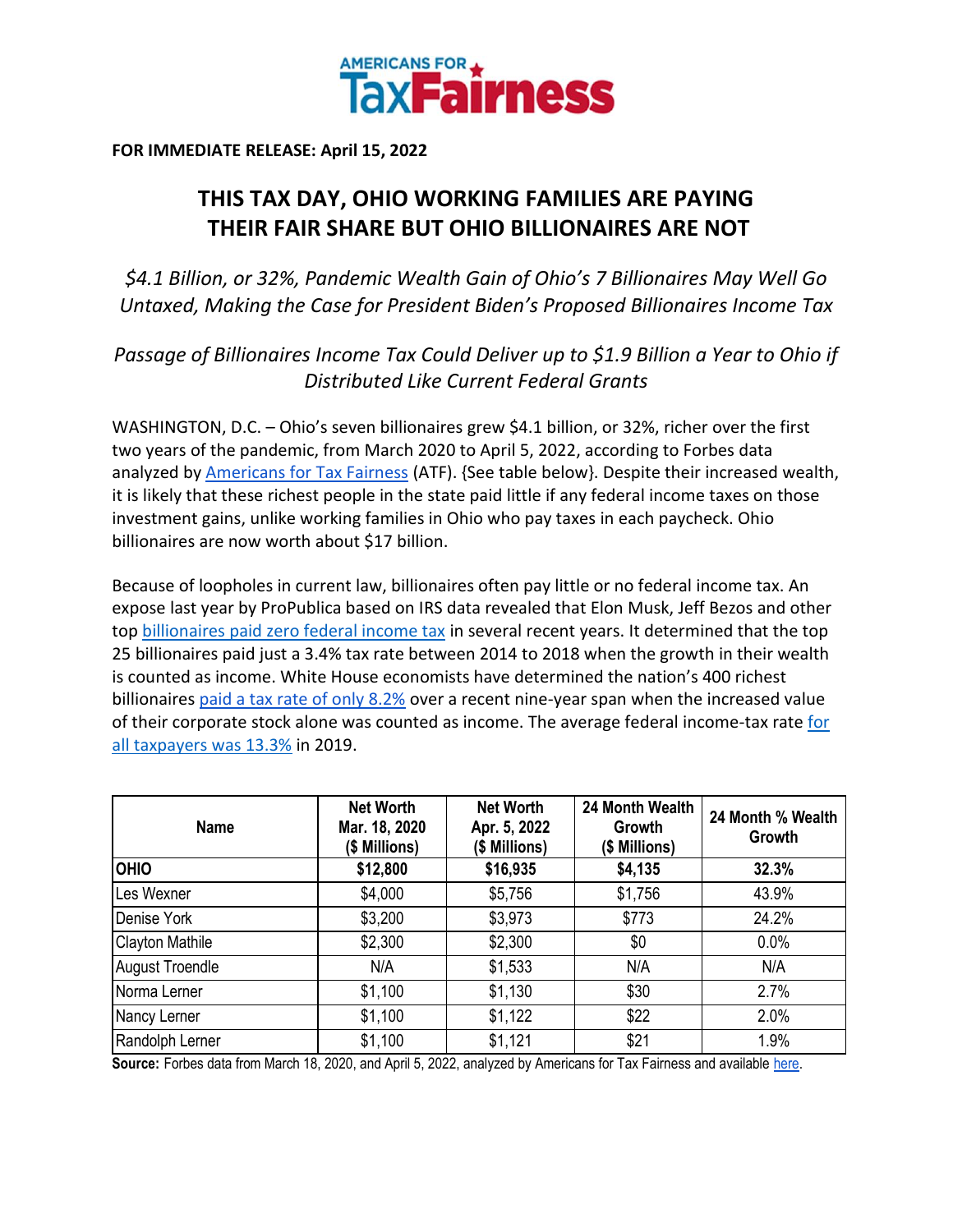Billionaires and other very wealthy people generate wealth through corporate stock and other investments, but they can avoid paying income taxes on the growth of their investments because the rising value of their wealth from these assets is not taxed unless those assets are sold. The ver[y](https://www.wsj.com/articles/buy-borrow-die-how-rich-americans-live-off-their-paper-wealth-11625909583) wealthy [do not need to sell their assets](https://www.wsj.com/articles/buy-borrow-die-how-rich-americans-live-off-their-paper-wealth-11625909583) to turn the increasing value of their wealth into cash income; instead, they use their swelling fortunes to secure special low-interest loans allowing them to live lavishly without paying income taxes. Moreover, a lifetime of such income growth from assets can b[e](https://americansfortaxfairness.org/issue/stop-protecting-billionaires-close-stepped-basis-loophole/) [passed onto the next generation tax-free.](https://americansfortaxfairness.org/issue/stop-protecting-billionaires-close-stepped-basis-loophole/)

Congress can close this massive tax loophole through a billionaires income tax, such a[s](https://www.whitehouse.gov/omb/briefing-room/2022/03/28/presidents-budget-rewards-work-not-wealth-with-new-billionaire-minimum-income-tax/) [proposed recently by President Joe Biden](https://www.whitehouse.gov/omb/briefing-room/2022/03/28/presidents-budget-rewards-work-not-wealth-with-new-billionaire-minimum-income-tax/) and earlier by Sen. Ron Wyden (D-OR), th[e](https://www.finance.senate.gov/chairmans-news/wyden-unveils-billionaires-income-tax) [Senate's](https://www.finance.senate.gov/chairmans-news/wyden-unveils-billionaires-income-tax)  [chief tax](https://www.finance.senate.gov/chairmans-news/wyden-unveils-billionaires-income-tax) writer. A comparison of the two proposals can be foun[d](https://americansfortaxfairness.org/issue/comparison-biden-wyden-billionaires-income-tax-proposals-short/) [here.](https://americansfortaxfairness.org/issue/comparison-biden-wyden-billionaires-income-tax-proposals-short/)

Both proposals would tax investment gains of the superrich more like the wages of workers are taxed now. Requiring billionaires to pay a fairer share on the growth in value of their assets would make the tax system more equitable and generate revenue that would greatly benefit the economy and increase services and opportunities for millions of Americans.

The public overwhelmingly favors a billionaires income tax: 64% of respondents in a recen[t](https://docs.google.com/document/d/1AhWvucOLV2qY6izLkZvHpPig6DDmdFaCbmeM-5E65Xw/edit) [national poll](https://docs.google.com/document/d/1AhWvucOLV2qY6izLkZvHpPig6DDmdFaCbmeM-5E65Xw/edit) supported Senator Wyden's plan. (President Biden's plan was not tested in this poll.)

**"The failure to tax increases in billionaire wealth from skyrocketing corporate stock and other investments is the worst loophole in our loophole-ridden tax code. Workers pay tax on their income all year, every year. Simple justice demands that billionaires do the same," said Frank Clemente, executive director of Americans for Tax Fairness. "Congress should close this loophole in the legislation members are now negotiating to help families cope with rising prices and make major investments in clean energy, all paid for by more fairly taxing the rich and corporations."**

The billionaires income tax proposed by President Biden would [raise about \\$361 billion](https://americansfortaxfairness.org/issue/comparison-biden-wyden-billionaires-income-tax-proposals-short/) over 10 years and the version proposed by Sen. Wyden would raise \$557 billion over 10 years. Nationally, it could do a great deal to hel[p](https://americansfortaxfairness.org/issue/6-ways-spend-revenue-billionaires-income-tax/) [lower costs for working families](https://americansfortaxfairness.org/issue/6-ways-spend-revenue-billionaires-income-tax/) by funding access to affordable healthcare and lower housing costs, ensuring the expanded Child Tax Credit benefits that recently expired could be extended for another four years, significantly lower the cost of childcare for working families and more.

**If that revenue was distributed to the states based on historical levels of federal grants to state budgets, Ohi[o](https://docs.google.com/spreadsheets/d/1uMGQ0_Ow8ssIrktfYIvIQZwB44zOHf82ILpvh5kzWUI/edit?usp=sharing) [could gain](https://docs.google.com/spreadsheets/d/1uMGQ0_Ow8ssIrktfYIvIQZwB44zOHf82ILpvh5kzWUI/edit?usp=sharing) about \$1.2 billion or \$1.9 billion a year for 10 years, respectively, from the Biden and Wyden billionaires tax plans.** This is based on budget data from the National Association of State Budget Officers. Between 2019 and 2021, federal grant funds made up an average of about 39% of Ohio's state budget.

Federal grant funds to states [pay for numerous programs and services:](https://www.cbpp.org/research/state-budget-and-tax/federal-aid-to-state-and-local-governments) healthcare (Medicaid and CHIP), childcare, food and nutrition (SNAP, WIC), education (Head Start, Title I and IDEA), housing, transportation (highways, airports, and mass transit), public safety and much more. These funds represent nearly one-third of state budgets on average and nearly one-quarter of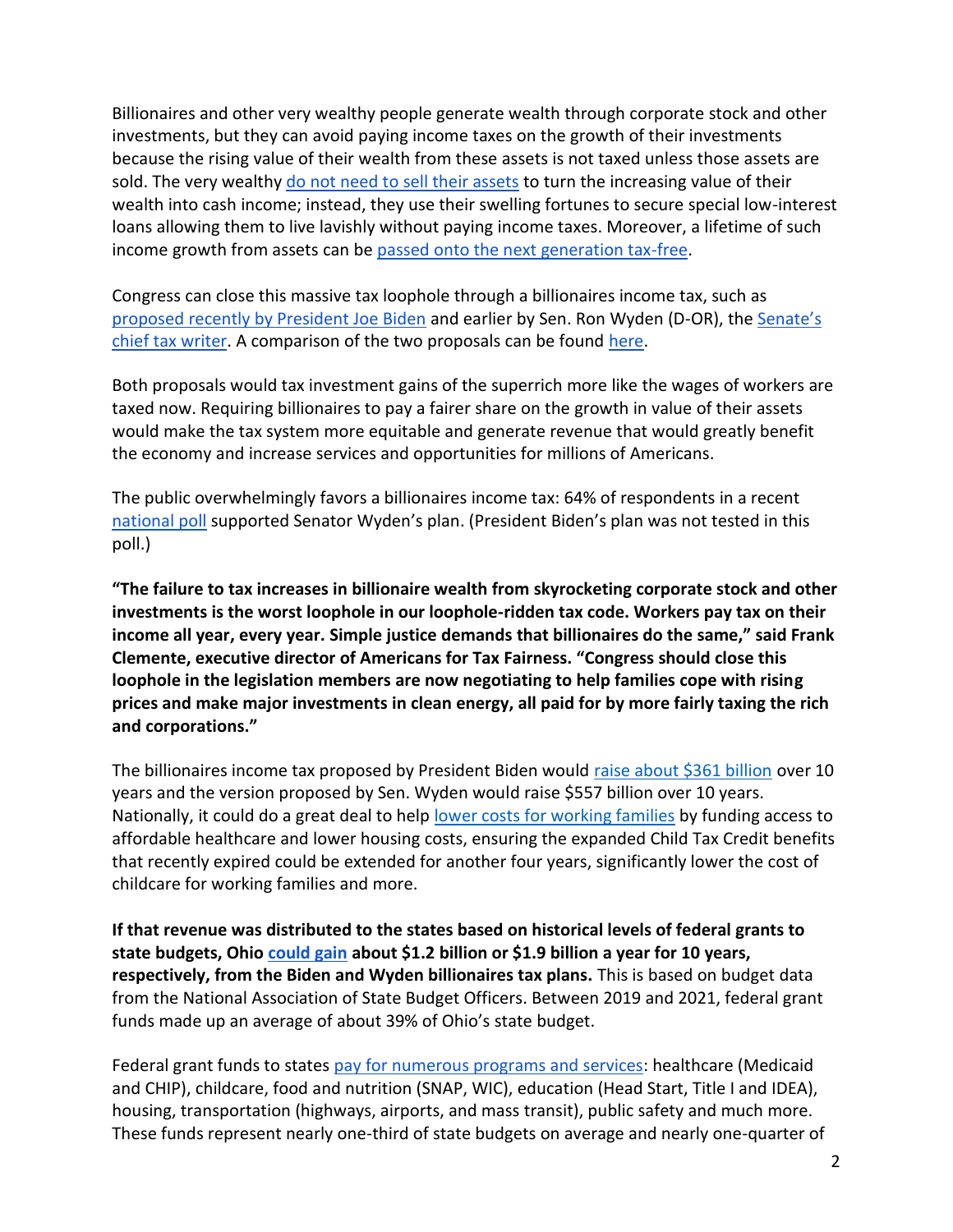state and local budgets combined. Additional funds generated by a billionaires income tax could be used to lower costs to the state's working families for vital services like healthcare, childcare and housing.

The potential of \$1.2 billion or \$1.9 billion a year in federal grant[s](https://docs.google.com/spreadsheets/d/1uMGQ0_Ow8ssIrktfYIvIQZwB44zOHf82ILpvh5kzWUI/edit?usp=sharing) [would add about](https://docs.google.com/spreadsheets/d/1uMGQ0_Ow8ssIrktfYIvIQZwB44zOHf82ILpvh5kzWUI/edit?usp=sharing) 1.7% or 2.6% to the state's budget, respectively, based on an average of the state's budgets between 2019 and 2021.

Over the two years since the national COVID emergency was announced in March 2020, the wealth of America's billionaires has climbed by \$2 trillion, or 70%, to a total of **\$5 trillion, as of April 5**. The total number of billionaires has increased from **614 to 741**. [\[See national table\]](https://docs.google.com/spreadsheets/d/1MksOhwmIojtZihAmPcfcYeaGoG3FOFZmiKUza1dIRD4/edit?usp=sharing) Among the notable increases in wealth:

- **Elon Musk:** The driving force behind Tesla and SpaceX saw his wealth skyrocket by over 11-fold, or \$266 billion, to settle at \$290 billion.
- **Jeff Bezos:** The man who started Amazon is now worth nearly \$190 billion, after an \$77 billion leap in wealth during the pandemic.
- **Larry Page and Sergei Brin:** The Google co-founders saw their wealth climb more than 133% -- and are now worth \$119 billion and \$114 billion, respectively.

This billionaires' bonanza has played out against the pandemic pall: 2,672,801 Ohio residents have contracted COVID-19 and 38,042 have died from it. Many small businesses have closed, daily life has been disrupted and the cost of everything from housing to gas has consumed a greater share of household incomes. Although prompt and ample federal action prevented much worse economic consequences from COVID and helped to speed recovery, businesses and families will once again face perils as many of these interventions expire shortly.

Millions of families, for instance, could face steep increases in healthcare premiums or [loss of](https://www.nytimes.com/2022/04/04/opinion/covid-medicaid-loss.html)  [insurance coverage](https://www.nytimes.com/2022/04/04/opinion/covid-medicaid-loss.html) in the second half of this year as pandemic responses fall away:

- **Medicaid Coverage:** Early in the pandemic, as millions of Americans lost jobs and healthcare coverage, Congress passed the bipartisan Families First Coronavirus Response Act that covered many more people. The federal government increased matching funds to states and ensured that Medicaid enrollees would be continuously covered through the duration of the public health emergency. Once the public health emergency expires—which it is expected to do this year—as many a[s](https://www.urban.org/sites/default/files/2022-03/what-will-happen-to-medicaid-enrollees-health-coverage-after-the-public-health-emergency_1_1.pdf) [13 million people](https://www.urban.org/sites/default/files/2022-03/what-will-happen-to-medicaid-enrollees-health-coverage-after-the-public-health-emergency_1_1.pdf)  [could lose health coverage](https://www.urban.org/sites/default/files/2022-03/what-will-happen-to-medicaid-enrollees-health-coverage-after-the-public-health-emergency_1_1.pdf) over the next 12 months. In Ohio about 410,000 of the state's 2,942,00[0](https://www.medicaid.gov/medicaid/program-information/medicaid-and-chip-enrollment-data/report-highlights/index.html) [Medicaid patients](https://www.medicaid.gov/medicaid/program-information/medicaid-and-chip-enrollment-data/report-highlights/index.html) could lose their coverage, according to an Urban Institute study (see table 2).
- **Affordable Care Act (ACA) Coverage:** Congress and the Biden Administration also took action to make private insurance more affordable during COVID by passing the American Rescue Plan, which provided enhanced premium assistance to help more people buy ACA coverage. This resulted i[n](https://www.whitehouse.gov/briefing-room/statements-releases/2022/03/10/during-week-of-anniversary-of-american-rescue-plan-biden-harris-administration-highlights-health-insurance-subsidies-that-promoted-critical-increases-in-enrollment-and-cost-savings/) [record high enrollment](https://www.whitehouse.gov/briefing-room/statements-releases/2022/03/10/during-week-of-anniversary-of-american-rescue-plan-biden-harris-administration-highlights-health-insurance-subsidies-that-promoted-critical-increases-in-enrollment-and-cost-savings/) in insurance marketplace plans this year. However, the enhanced premium assistance that saved individuals over \$800 last year, will expire at the end of 2022 if Congress does not take action. This will pric[e](https://tcf.org/content/commentary/american-rescue-plans-premium-assistance-must-made-permanent/?agreed=1) [millions nationwide out of coverage,](https://tcf.org/content/commentary/american-rescue-plans-premium-assistance-must-made-permanent/?agreed=1) among them many of the roughly 2[0](https://www.kff.org/health-reform/state-indicator/marketplace-enrollment/?currentTimeframe=0&sortModel=%7B%22colId%22:%22Location%22,%22sort%22:%22asc%22%7D)1,000 [ACA policy holders](https://www.kff.org/health-reform/state-indicator/marketplace-enrollment/?currentTimeframe=0&sortModel=%7B%22colId%22:%22Location%22,%22sort%22:%22asc%22%7D) in Ohio.